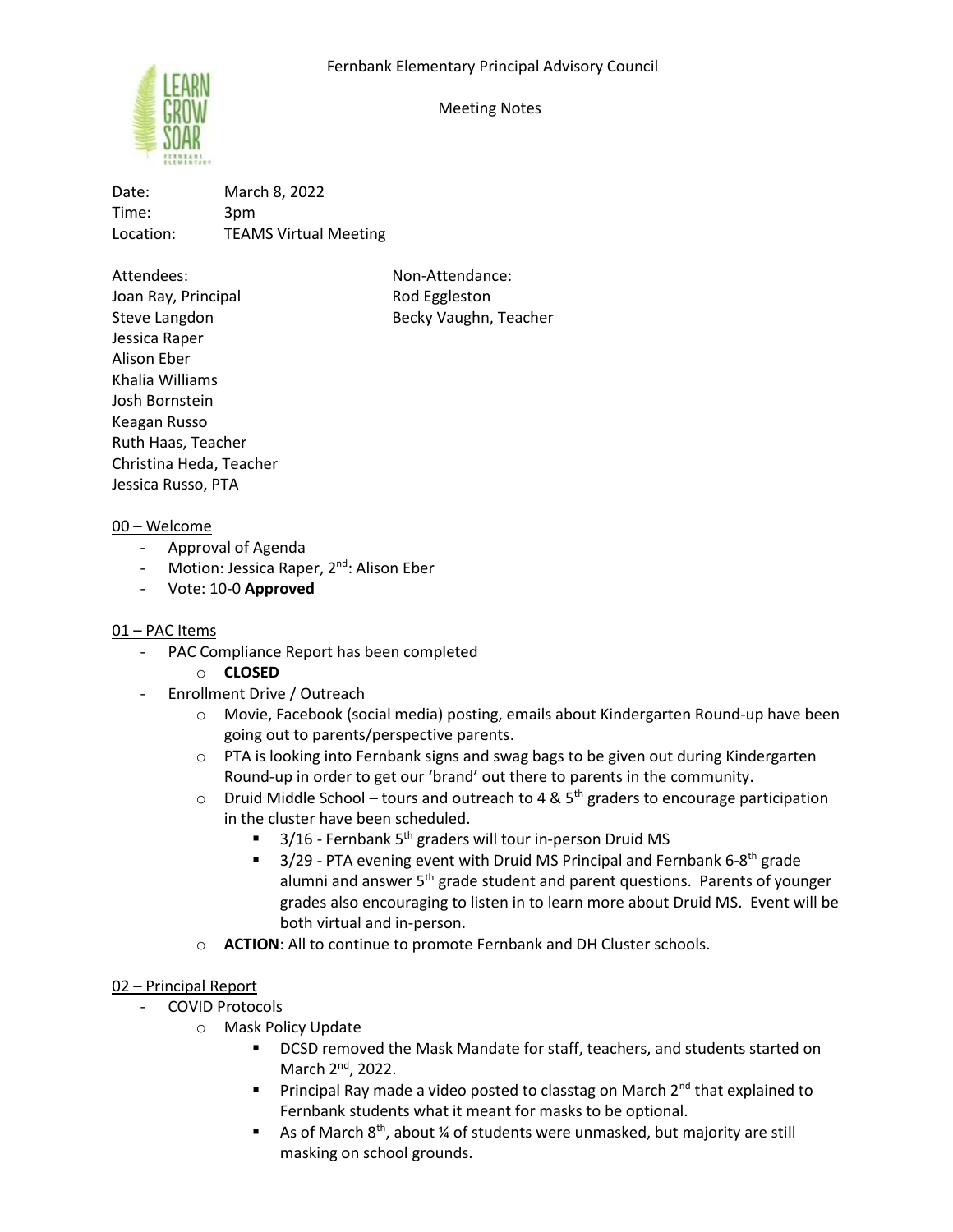- o Surveillance Testing
	- Steve discussed with Marshall and Trenton about the timeliness of results during the Druid Hills Cluster Alliance meeting in January.
	- Principal Ray and Ms. Haas noted that the timeliness of results has improved.
	- Despite filling out the forms and contacting DCSD, parents are still having difficulty getting students on the list for surveillance testing.
- o Virtual Opt-in Window
	- Some parents have requested a virtual option (especially with the removal of the Mask Mandate), but DCSD is not allowing families to opt into virtual at this time. If families were already virtual they can remain virtual, but no new families are allowed to go virtual at this time.
- o Excused Absences
	- January (during Omicron surge) saw a peak in absences of 10-12% of Fernbank student body. In January meeting, questions were raised about whether Fernbank could do informal surveys and provide parents with stats on vaccinate rates, etc. that might ease their minds. Steven Langdon and Jessica Raper addressed this question with Marshall and Trenton at the Druid Hills Cluster meeting in January. They were told that even informal surveys about vaccinate rate, etc. were not allowed by DCSD. And that DCSD did not plan to conduct any formal surveys of the student bodies or staff at this time.
	- Principal Ray confirmed that there have been fewer absences now that Omicron cases have decreased. Absences are not being counting against students.
- CSIP Review
	- o CSIP 3 areas of focus are Social Emotional Learning, Literacy and Numeracy.
		- Social Emotional Learning Denise Speer is a certified Trauma Nurse and has been working with select students on anxiety through programs like "Lunch Bunch" once a week
		- **EXP** Jessica Russo (PTA) asked if Fernbank Foundation dollars may be allocated toward more social emotional learning projects in the future.
			- **ACTION**: Steve Langdon and Principal Ray to bring up topic in next Foundation Meeting
		- Principal Ray mentioned additional programs already in existence to help with social emotional learning at Fernbank, including Morning Meetings use of mindfulness to check-in with students, Consciousness Discipline for conflict resolution. Principal Ray also asked for ideas or leads on counselors to come into school to help with more social emotional learning programs.
- IB Re-Certification
	- o IB certification was completed March 3rd
	- o **CLOSED**
- Parent Volunteers
	- $\circ$  DCSD revised policy on parent volunteers passed with an amendment to remove the finger printing and background check for volunteers at level 2 (volunteers with face-toface contact with students under teacher supervision, e.g. book fair helpers, mystery readers, science outreach, etc).
	- $\circ$  Parent volunteers are working well in the school. One parent volunteer has been assisting with the basic chess club afterschool program, which has been a tremendous help and support for the club. Parents are starting to have in-person parent-teacher conferences and PTA members have helped with after-school club dismissal.
- 03 Students and Teachers
	- Winter MAP Testing Recap